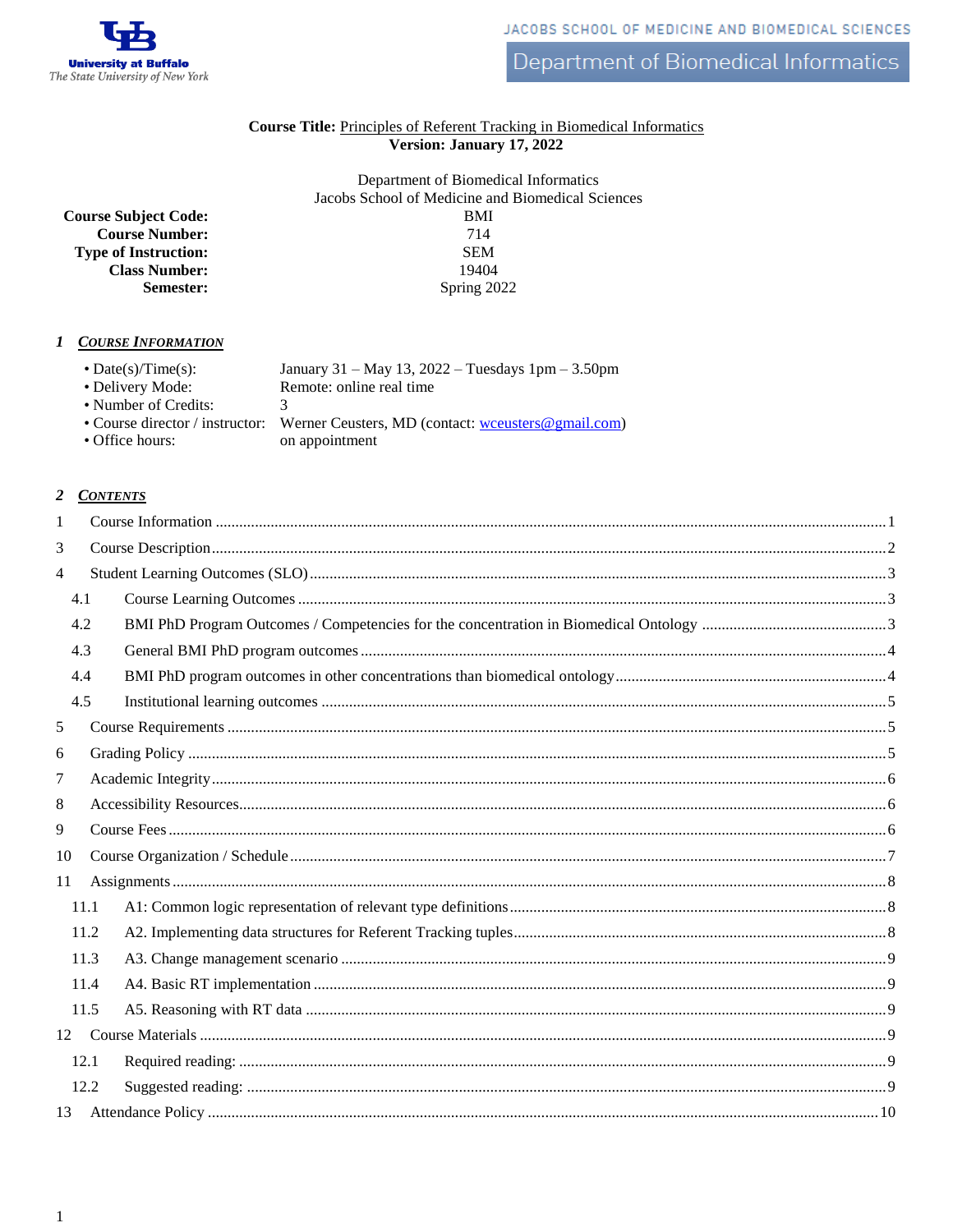## <span id="page-1-0"></span>*3 COURSE DESCRIPTION*

- Summary: This course provides an in-depth exploration of the purpose, scope, technical structure and uses of the methodology of Referent Tracking. This methodology serves the design of information systems that are maximally *selfexplanatory* and *explicit* in terms of the data they manage and *self-aware* in terms of their interactions with other systems and users thereof. The course includes theoretical lectures, group discussions and guided exercises, the latter aimed to help integrate all aspects of Referent Tracking into prototype applications useful for the students' PhD thesis work.
- Course outline: This course will offer students an in-depth, both theoretical and practical, review of Referent Tracking (RT), a novel paradigm for entry and retrieval of data in information systems in general and in Electronic Health Record (EHR) systems in particular. The goal of the course is to provide students with deep insight into the principles and methods needed to design systems that have the potential to achieve automated semantic interoperability with other information systems.

The course comprises lectures on RT theory, guided group exercises and a pilot project relevant to the students Master or PhD research that is to be carried out as homework in parallel with the classes. The course will begin with a presentation of the problems created by traditional database designs and the major strategies for solving them. It will then provide the information students need to design a pilot RT system to support the creation, curation, evolution and quality control of data collections – henceforth called 'project data' – they might have to use in their PhD work.

- The course covers:
- (1) how the ontological basis of the theory is able to prevent, detect and, where possible, remediate the ambiguities and hidden assumptions typically found in traditional information systems.
- (2) taking the problem list of medical record systems as an example, the discords in traditional information systems between changes in reality, changes in our understanding of reality and changes in information systems intended to represent reality and our understanding thereof. Through guided exercises and critical assessment of homework, it will be shown how RT systems can more clearly represent entities over time both for what is the case and what is believed to be the case, thus allowing advanced forms of quality assurance in information systems.
- (3) how dealing with, or ignoring, various types of changes can make or break systems for automated reporting, prediction and decision support.

#### Course project:

During the course, the students will develop in parallel with the classes a skeleton of a referent tracking system (RTS) for data collections they are working with, or intend do so, in the context of their PhD thesis or other research. The functions of this RTS will be:

- 1. to represent in a uniform and ontologically principled way:
	- 1.1. certain variables (or data types) within these data collections,
	- 1.2. the portions of reality they are (intended to be) about and
	- 1.3. the possible relationships between 1.1 and 1.2;
- 2. to track possible changes in the data collections and the resulting changes in the RTS itself,
- 3. to track quality changes in the data collections and the RTS,
- 4. to support automatic decision support or advanced analytics within the covered research domain.

Depending on their educational background and software programming skills, this skeleton may take the form of

- 1) a requirements specification for such a system followed by a description of data structures and algorithms for essential functions, or
- 2) an appropriately documented prototype implementation in the programming language of their choice demonstrating the relevant functionalities of a referent tracking system for application in their domain, limited but all-encompassing to what is focused on in this course.

Whatever output chosen, it is expected that the content of the final deliverable matches the content of the course in all aspects addressed. To make it possible for students to stay on track with this parallel development of their final deliverable, several classes come with an assignment and specified due date. More detail about what is specifically required with respect to the project in this course can be found in the descriptions of these assignments in section [11](#page-7-0) below. Students are encouraged to read them carefully prior to the start of the course so that any issues they might have in making a choice about what project data to work with can be addressed during the first class. It is also advisable, though not required, to read paper **R1** completely as soon as possible so as to have a better overview of what is expected.

Students are free to carry out the assignments or not. Only when assignments are submitted prior to the due date, they will be assessed and discussed in class afterwards so that they can be improved for inclusion in the final deliverable. The score provided at that time will not count for the final grade, but will give an indication of how that part of the final deliverable would have been scored if it would have been part of the final deliverable in that form. The percentages provided for each assignment indicate the relative weight of the assignment's subject matter to the assessment of the final deliverable. Students who did not submit one or more assignments prior to the due date can thus still obtain a maximal final score, but might miss out on suggestions for improvement of those parts.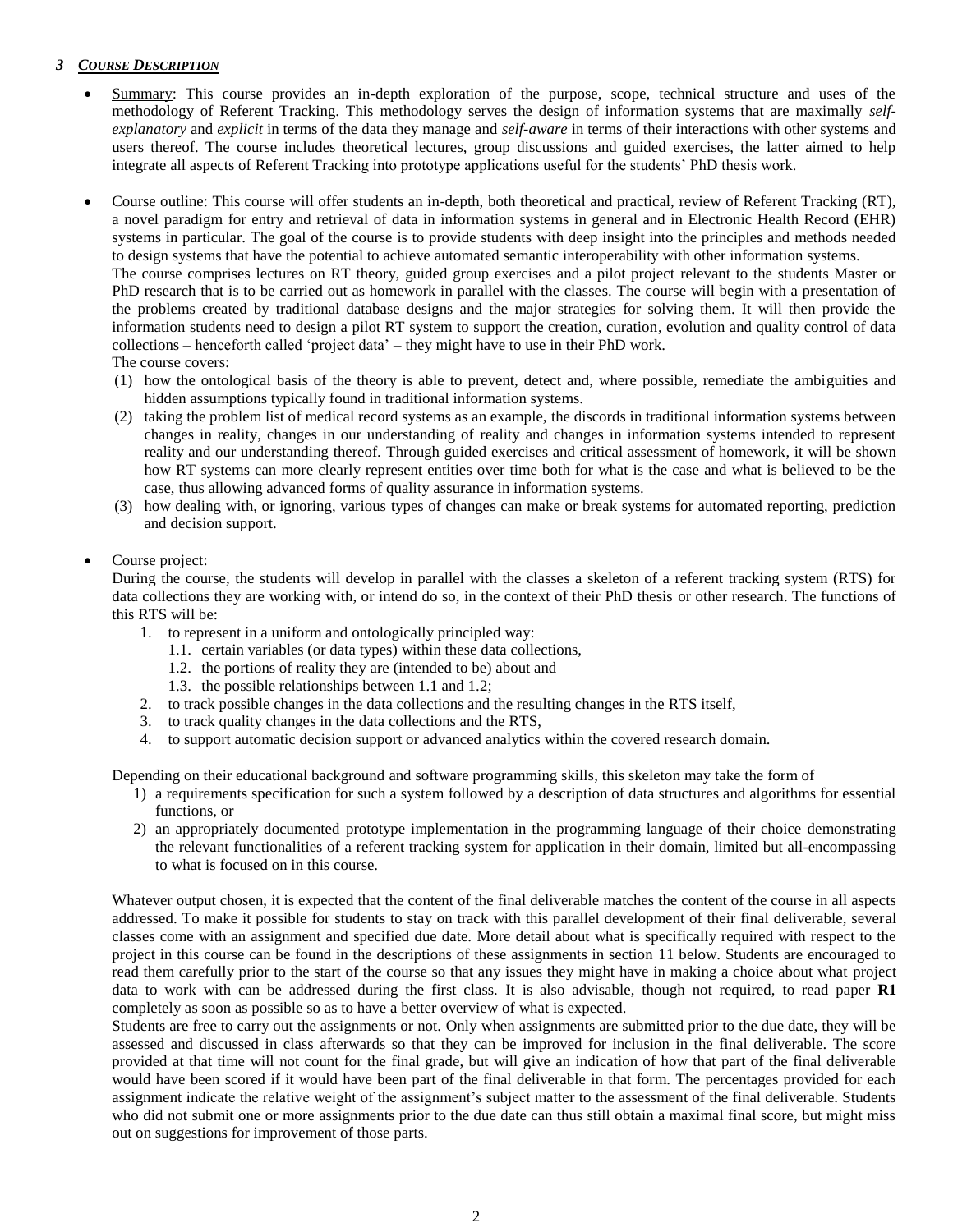- Course prerequisites: Either
	- a) any 5xx or 6xx **database** course, or
	- b) in absence of such course:
		- (1) BMI503 (Systems, Databases, & Other Software Development Methods for Biomedical Informaticians) or equivalent course in computer science, and
		- (2) BMI504 (Statistical Data Analysis, and Research Methods for Biomedical Informaticians) or equivalent course in mathematics or statistics, and either
		- (3a) BMI508 (Biomedical Ontology) cross-listed PHI548 or equivalent course in ontology tailored to a specific domain, or
		- (3b) BMI708 (Advanced topics in biomedical ontology).

# <span id="page-2-0"></span>*4 STUDENT LEARNING OUTCOMES (SLO)*

## <span id="page-2-1"></span>*4.1 Course Learning Outcomes*

The following table lists the SLOs specifically for this course, thereby showing in which classes these SLOs will be covered and what degree of learning is aimed for (introduced, reinforced or mastered). The last column indicates the relationships of the SLOs with the assessment criteria for the assignments by means of which the SLOs will be assessed (see section [11 below\)](#page-7-0).

| <b>Course</b><br><b>Learning</b><br><b>Outcome ID</b> | Students will be able to:                                                                                                                                                              | <b>Class (Introduced /</b><br><b>Reinforced / Mastered)</b>                                               | <b>Assessed</b>           |  |
|-------------------------------------------------------|----------------------------------------------------------------------------------------------------------------------------------------------------------------------------------------|-----------------------------------------------------------------------------------------------------------|---------------------------|--|
| CLO <sub>1</sub>                                      | Determine the extent to which data points in biomedical databases<br>and information systems adequately and accurately identify and<br>describe the entities in reality they are about | $\bullet$ W4(I)<br>$\bullet$ W8(R)                                                                        | A <sub>3</sub>            |  |
| CLO <sub>2</sub>                                      | Judge the value of operational medical data in providing evidence<br>for better treatment paradigms                                                                                    | $\bullet$ W <sub>5</sub> $(R)$<br>$\bullet$ W8(R)                                                         | A <sub>3</sub>            |  |
| CLO <sub>3</sub>                                      | Criticize the limitations of biomedical coding and classification<br>systems for diagnoses, procedures and billing.                                                                    | $\bullet$ W8(R)<br>$\bullet$ W13(M)                                                                       | A3, A5                    |  |
| CLO <sub>4</sub>                                      | Evaluate the potential of Ontological Realism for improving<br>electronic healthcare record data.                                                                                      | $\bullet$ W1(R)<br>$\bullet$ W9(M)<br>$\bullet$ W13(M)                                                    | A <sub>5</sub>            |  |
| CLO <sub>5</sub>                                      | Formulate the deficiencies of data- and knowledge bases in<br>specific areas of biomedical research in terms of violations to<br>basic referent tracking principles.                   | $\bullet$ W <sub>5(I)</sub><br>$\bullet$ W13(R)<br>$\bullet$ W14(M)                                       | A <sub>5</sub>            |  |
| CLO <sub>6</sub>                                      | Discuss the commonalities in data representation deficiencies in<br>non-overlapping research areas                                                                                     | $\bullet$ W3(I)<br>$\bullet$ W4(R)<br>$\bullet$ W14(M)                                                    | Class Q&A                 |  |
| CLO7                                                  | Formulate requirement specifications for problem-oriented<br>referent tracking systems                                                                                                 | $\bullet$ W6(I)<br>$\bullet$ W8(R)<br>$\bullet$ W12(M)                                                    | A2, A3                    |  |
| CLO <sub>8</sub>                                      | Compare biomedical information system designs                                                                                                                                          | $\bullet$ W14(R)<br>$\bullet$ W3(I)                                                                       | Class Q&A                 |  |
| CLO <sub>9</sub>                                      | Develop accurate documentation for research and development<br>projects                                                                                                                | $\bullet$ W10(R)<br>$\bullet$ W14(M)                                                                      | <b>Final Report</b>       |  |
| CLO10                                                 | Distinguish the various sorts of changes that might render<br>information systems inaccurate                                                                                           | $\bullet$ W10(M)<br>$\bullet$ W1(R)                                                                       | Class Q&A<br>Final Report |  |
| CLO11                                                 | Propose adequate change management mechanisms to keep<br>information system in sync with the reality they represent                                                                    | $\bullet$ W1(R)<br>$\bullet$ W11(R)<br>$\bullet$ W12(M)                                                   | A <sup>4</sup>            |  |
| CLO <sub>12</sub>                                     | Develop rules for automated decision support in biomedical<br>information systems                                                                                                      | $\bullet$ W <sub>2</sub> (R)<br>$\bullet$ W13(M)                                                          | A1, A5                    |  |
| CLO13                                                 | Create information system components that are maximally<br>explicit and self-explanatory                                                                                               | $\bullet$ W2(I)<br>$\bullet$ W <sub>6</sub> (R)<br>$\bullet$ W7(R)<br>$\bullet$ W9(R)<br>$\bullet$ W14(M) | A1, A2                    |  |

#### <span id="page-2-2"></span>*4.2 BMI PhD Program Outcomes / Competencies for the concentration in Biomedical Ontology*

The following table lists the SLOs for PhD students in Biomedical Informatics with a concentration in Biomedical Ontology. The table shows in which classes these SLOs will be covered and what degree of learning is aimed for (introduced, reinforced or mastered). The last column indicates the relationships of the SLOs with the assessment criteria for the assignments by means of which the SLOs will be assessed (see section [11 below\)](#page-7-0).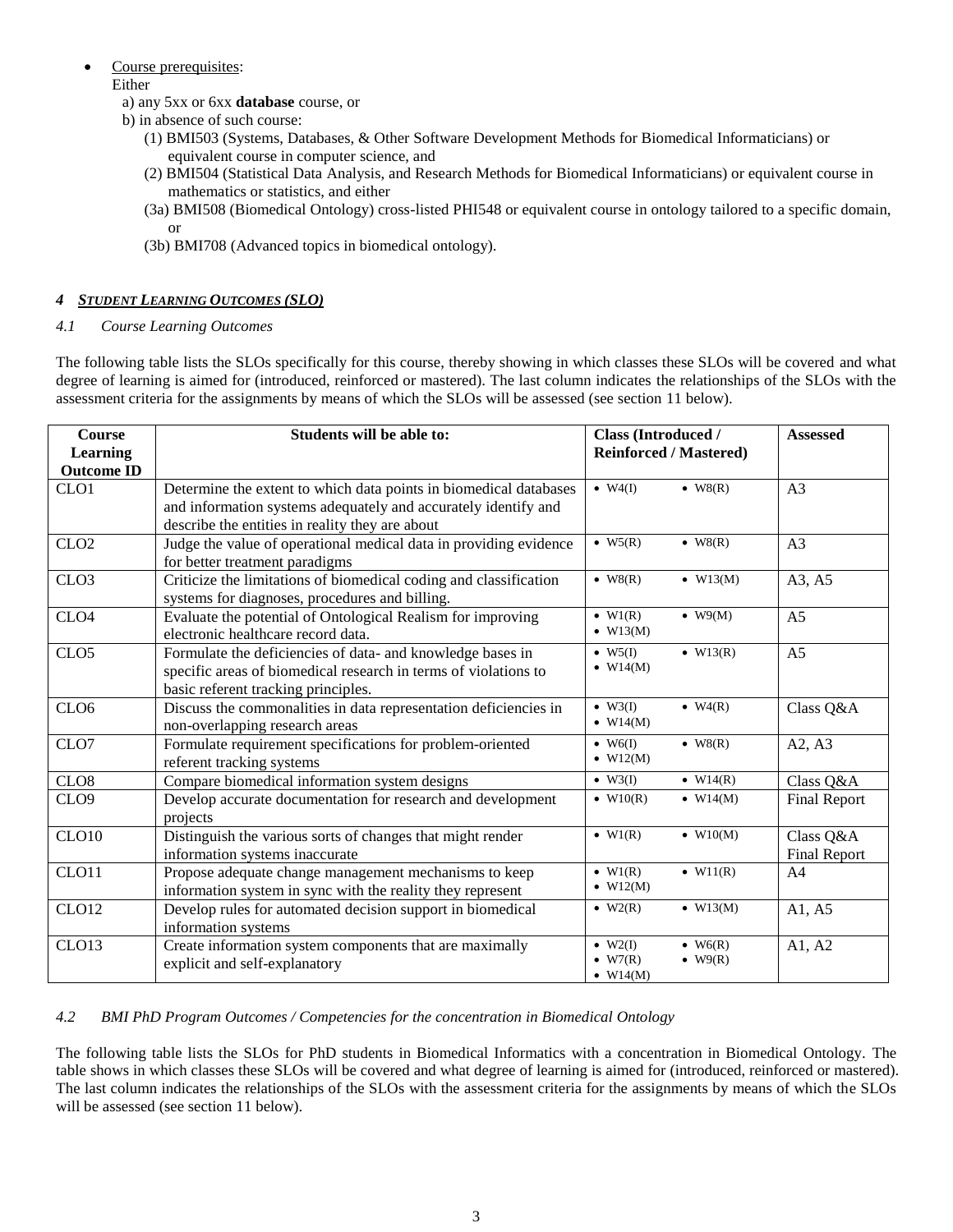| <b>Outcome ID</b> | <b>BMI PhD Program Outcomes / Competencies</b><br><b>Class (Introduced /</b>                                                  |                                     |                                      | <b>Assessed</b> |
|-------------------|-------------------------------------------------------------------------------------------------------------------------------|-------------------------------------|--------------------------------------|-----------------|
|                   | <b>In Biomedical Ontology</b>                                                                                                 | <b>Reinforced / Mastered)</b>       |                                      |                 |
| CSPO1             | Methods of data representation, manipulation, storage, analysis<br>and mining in healthcare and biomedical research databases | $\bullet$ W3(R)<br>$\bullet$ W12(M) | $\bullet$ W13(M)                     | A <sub>5</sub>  |
| CSPO <sub>2</sub> | Technical approaches to acquiring, modeling, representing and<br>managing healthcare and biomedical research knowledge        | $\bullet$ W6(R)                     | $\bullet$ W13(M)<br>$\bullet$ W14(M) | A2, A5          |
| CSPO <sub>3</sub> | Information retrieval and critical analysis skills                                                                            | • Not applicable                    |                                      |                 |
| CSPO <sub>4</sub> | Ontological Realism, the Basic Formal Ontology (BFO), and<br>the Ontology of General Medical Science                          | $\bullet$ W9(M)                     |                                      | Class Q&A       |
| CSPO <sub>5</sub> | Advanced methods and tools for managing biomedical<br>ontologies (including the Web Ontology Language, OWL)                   | $\bullet$ W2(R)                     |                                      | A <sub>1</sub>  |
| CSPO <sub>6</sub> | Use of ontology editors and add-on tools (e.g., Protégé) to build<br>a realism-based biomedical ontology                      | $\bullet$ W7(M)                     |                                      | Class Q&A       |
| CSPO7             | The principles for change management and upgrades to<br>biomedical ontologies                                                 | • Not applicable                    |                                      |                 |
| CSPO <sub>8</sub> | The evaluation of biomedical ontologies and the published<br>biomedical ontology research literature                          | • Not applicable                    |                                      |                 |

#### <span id="page-3-0"></span>*4.3 General BMI PhD program outcomes*

The following table lists the SLOs for all PhD students in Biomedical Informatics, independent of concentration. The table shows in which classes these SLOs will be covered and what degree of learning is aimed for (introduced, reinforced or mastered). The last column indicates the relationships of the SLOs with the assessment criteria for the assignments by means of which the SLOs will be assessed (see section [11 below\)](#page-7-0).

| ID               | <b>Description</b>                                                                                                                                                                                                                                               | <b>Class (Introduced /</b><br><b>Reinforced / Mastered)</b> | <b>Assessed</b>           |
|------------------|------------------------------------------------------------------------------------------------------------------------------------------------------------------------------------------------------------------------------------------------------------------|-------------------------------------------------------------|---------------------------|
| PLO1             | Have in-depth knowledge about and be able to discuss general key<br>biomedical informatics concepts, models and theories and the major<br>information management challenges and opportunities existing within<br>various types of healthcare information systems | $\bullet$ W8(R)                                             | A <sub>3</sub>            |
| PLO <sub>2</sub> | Being able to apply advanced statistical data analysis and research<br>methods to biomedical informatics problems in general and to the PhD<br>student's core research domain in particular.                                                                     | • Not applicable                                            |                           |
| PLO <sub>3</sub> | The knowledge and skills needed to use information management<br>systems and tools, and to implement effective information management<br>systems within the scope of the biomedical informatics subspecialty the<br>PhD students selected for their thesis.      | $\bullet$ W6(R)<br>$\bullet$ W7(R)<br>$\bullet$ W14(R)      | A <sub>2</sub>            |
| PLO <sub>4</sub> | Master research project planning, management and completion in<br>Biomedical Informatics.                                                                                                                                                                        | • Not applicable                                            |                           |
| PLO <sub>5</sub> | Advanced understanding of cutting-edge techniques and technologies to<br>address difficult problems pertaining to the biomedical informatics<br>subspecialty the PhD students selected for their thesis.                                                         | $\bullet$ W14(R)                                            | Class Q&A<br>Final report |
| PLO <sub>6</sub> | Ability to complete the PhD program successfully.                                                                                                                                                                                                                | • Not applicable                                            |                           |

### <span id="page-3-1"></span>*4.4 BMI PhD program outcomes in other concentrations than biomedical ontology*

| ID                | <b>Description</b>                                                                                                              | <b>Class (Introduced /</b><br><b>Reinforced / Mastered)</b> | <b>Assessed</b>           |
|-------------------|---------------------------------------------------------------------------------------------------------------------------------|-------------------------------------------------------------|---------------------------|
| PLO7              | Understanding the purpose, scope, structures and uses of electronic<br>health record (EHR) systems                              | $\bullet$ W8(R)                                             | A <sub>3</sub>            |
| PLO <sub>8</sub>  | Ability to apply human healthcare decision sciences, decision support<br>tools, knowledge modeling, and quality/safety measures | $\bullet$ W13(R)                                            | A5                        |
| PLO <sub>9</sub>  | Ability to make effective use of biomedical information systems,<br>architectures and networks                                  | $\bullet$ W13(R)                                            | A <sub>5</sub>            |
| PLO <sub>10</sub> | Ability to describe the characteristics of data to be collected and data<br>analysis methods to be used                         | $\bullet$ W14(R)                                            | Class Q&A<br>Final report |
| PLO11             | Ability to build CDS applications                                                                                               | $\bullet$ W13(R)                                            | A5                        |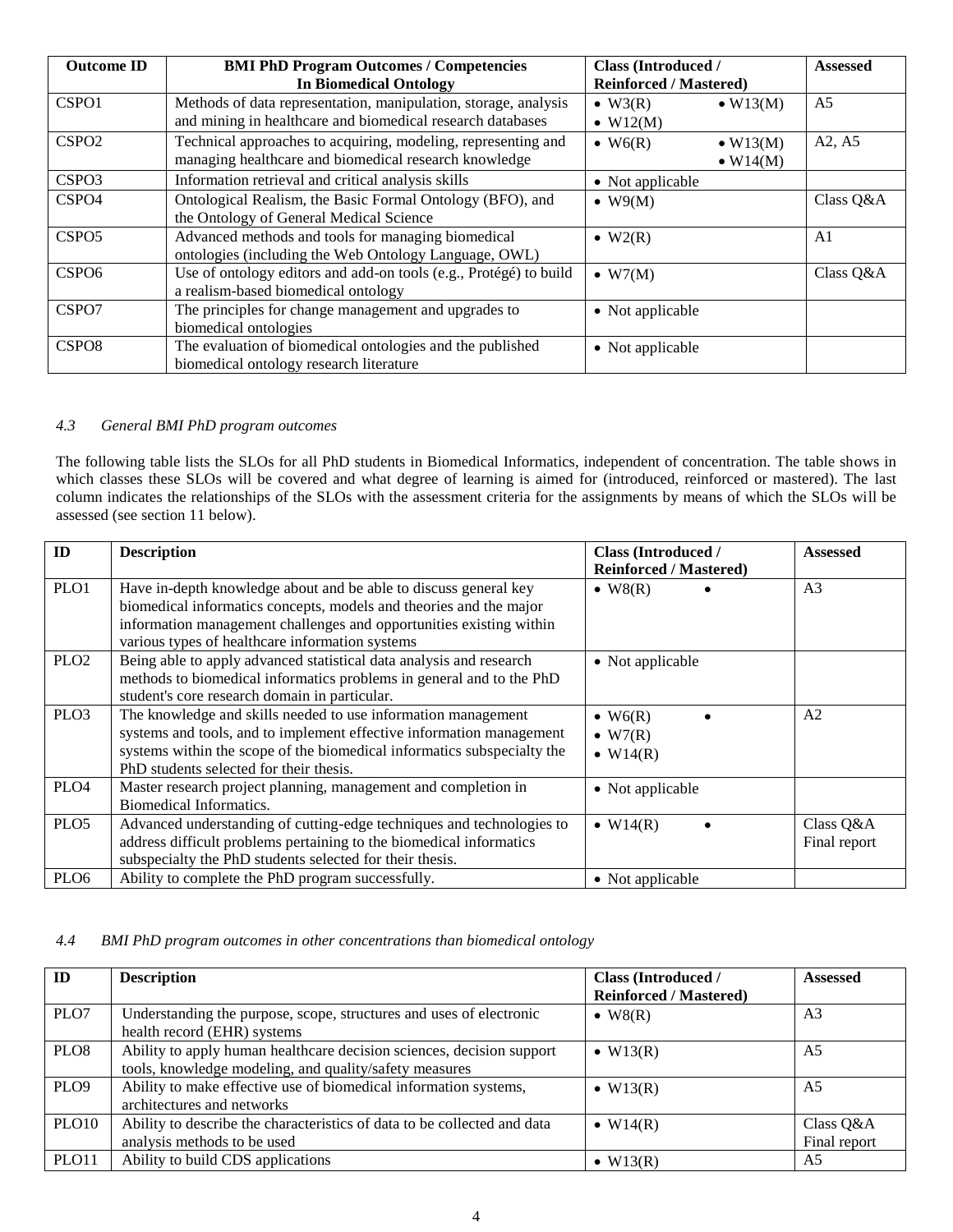| PLO <sub>12</sub> | Understanding logical principles for building structured representations | W2(R)          | Αl |
|-------------------|--------------------------------------------------------------------------|----------------|----|
|                   | of data, information and knowledge                                       |                |    |
| PLO <sub>13</sub> | Using innovative design concepts for information management systems      | W6(R)<br>W7(R) | А2 |

#### <span id="page-4-0"></span>*4.5 Institutional learning outcomes*

The following table outlines the Institutional Outcomes set forth for graduate students at UB. The table shows in which classes these SLOs, where applicable, will be covered and what degree of learning is aimed for (introduced, reinforced or mastered). The last column indicates the relationships of the SLOs with the assessment criteria for the assignments by means of which the SLOs will be assessed (see section [11 below\)](#page-7-0).

| ID               | <b>Learning outcome</b>                                                                          | <b>Class (Introduced /</b>    | <b>Assessed</b>           |
|------------------|--------------------------------------------------------------------------------------------------|-------------------------------|---------------------------|
|                  |                                                                                                  | <b>Reinforced / Mastered)</b> |                           |
| $II$             | Critical Reasoning — Demonstrate domain expertise, including critical<br>reasoning and analysis. | $\bullet$ W14(M)              | Class Q&A<br>Final report |
|                  |                                                                                                  |                               |                           |
| $_{\text{ILO2}}$ | Literacy Skills — Apply effective communication, information, and                                | • Not applicable              |                           |
|                  | digital literacy skills.                                                                         |                               |                           |
| ILO3             | Ethics and Responsibility — Demonstrate ethical and professional                                 | • Not applicable              |                           |
|                  | responsibility and act according to the norms of the chosen discipline.                          |                               |                           |
| ILO <sub>4</sub> | Local and Global Diversity — Recognize the relevance of human and                                | • Not applicable              |                           |
|                  | cultural diversity within local and global contexts.                                             |                               |                           |
| ILO <sub>5</sub> | <b>Collaborate Positively</b> — Collaborate positively with others to achieve                    | $\bullet$ W14(R)              | Class Q&A                 |
|                  | a common purpose.                                                                                |                               | Final report              |
| ILO <sub>6</sub> | Personal Skills — Assess, articulate, and acknowledge personal skills,                           | • Not applicable              |                           |
|                  | abilities and growth areas.                                                                      |                               |                           |
| ILO7             | <b>Service Engagement</b> — Demonstrate commitment to community                                  | • Not applicable              |                           |
|                  | service and engagement                                                                           |                               |                           |

#### <span id="page-4-1"></span>*5 COURSE REQUIREMENTS*

- Students are required to read one paper (**R1**) along which this course is structured. Section [12](#page-8-3) below lists 11 more papers as suggested reading. They contain useful information and examples through which students can be inspired. The material in these papers will not be discussed explicitly unless a student raises questions or request further explanations in the beginning of the class for which the paper is marked as suggested reading.
- Students must attend all classes and must participate in class discussions. See attendance policy regulations for exceptions in section [13](#page-9-0) below.
- Some classes may include a surprise in-class test, i.e. a test during the scheduled class time or a short assignment to be done on the spot. Students can earn extra credits for these, but will not be penalized in case of partial or total failure.
- Assignments are voluntary as explained in the **COURSE D[ESCRIPTION](#page-1-0)** on page [2.](#page-1-0) To be discussed and assessed they need to be completed prior to the deadline specified in the course schedule and uploaded to UB Learns as document. Google doc links or any other link to a cloud server are not allowed.
- The filename of assignments should be formatted in the following way: BMI714-[number of the assignment]-[your UBIT name].[file-extension].

For example, if the course director were a student and the requested file a Word document: "BMI714-A1-ceusters.docx".

- If an assignment involves a software implementation, the source code must be uploaded in a Word-document together with appropriate documentation, relevant screen-shots, algorithm descriptions, etc.
- Since most assignments build further on previous ones, good documentation of their work will help students in picking up where they left.
- Students may email the instructor at any time, exclusively at [wceusters@gmail.com.](mailto:wceusters@gmail.com) Mails related to the class should in the subject line be prefixed with 'BMI714:', otherwise they might be overlooked and not answered.

#### <span id="page-4-2"></span>*6 GRADING POLICY*

Grading follows standard graduate policies [\(https://www.buffalo.edu/grad/succeed/current-students/policy](https://www.buffalo.edu/grad/succeed/current-students/policy-library.academics.html?q=Academic%2520Grievance)[library.academics.html?q=Academic%2520Grievance\)](https://www.buffalo.edu/grad/succeed/current-students/policy-library.academics.html?q=Academic%2520Grievance).

Grading will be based on the assessment of the final project report which is due May 17, 2022, at noon. The content of that report should consist for the largest part out of the assignments, corrected and improved after assessment and discussion during the course. Additional content is an introduction containing a summary of how the selected data fit in the student's thesis work and a final discussion including future work and lessons learned. The following break-down will be used: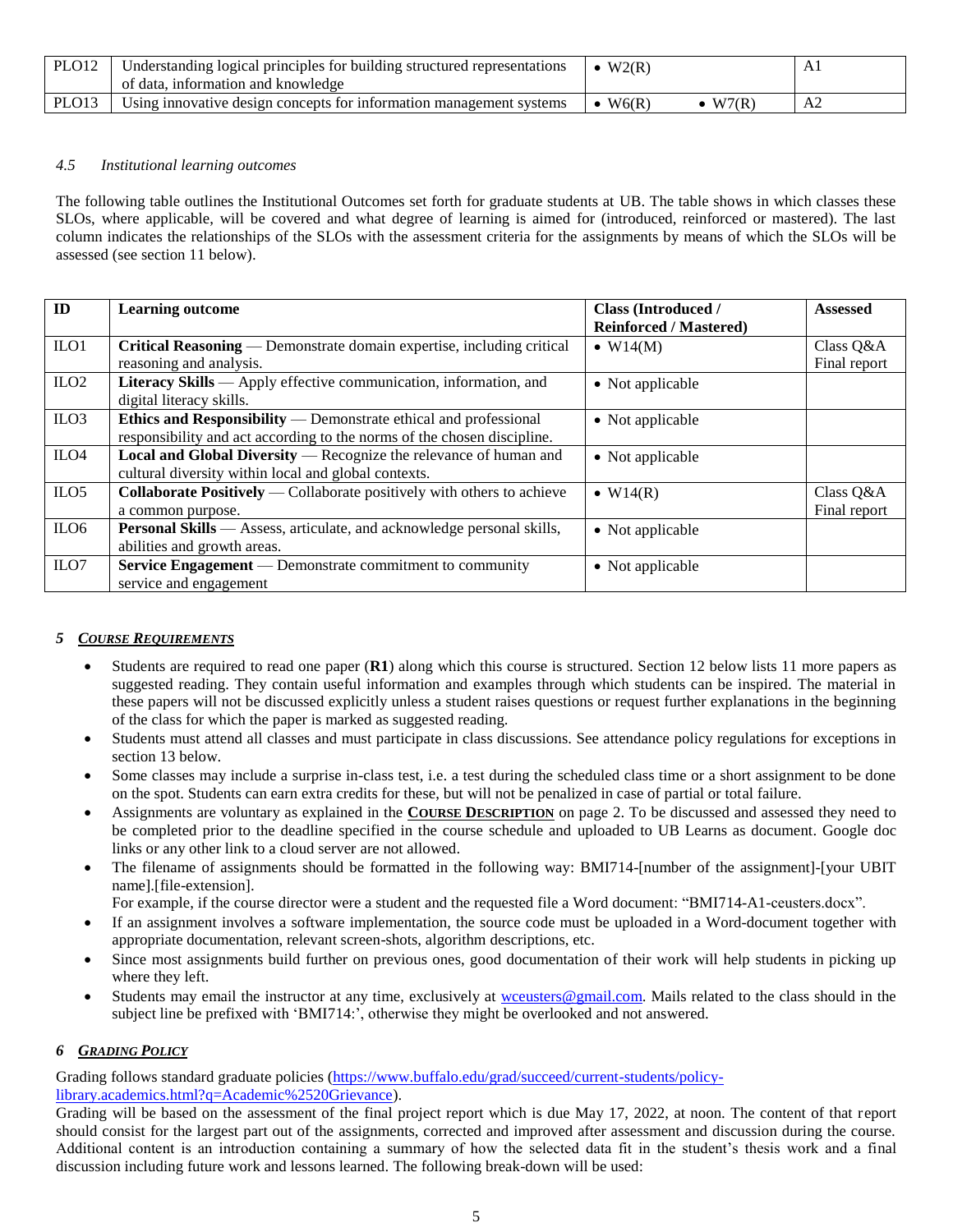| <b>Final report component</b> | <b>Final score weighting</b> | CLOs     | <b>CSPOs</b> | <b>PLOs</b> | <b>ILOs</b> |
|-------------------------------|------------------------------|----------|--------------|-------------|-------------|
| Introduction                  | 10%                          | Q        |              | 10          |             |
| A1                            | 10%                          | 12,13    |              | 12          |             |
| A2                            | 10%                          | 7,13     |              | 3,13        |             |
| A3                            | 10%                          | 1,2,3,7  |              | 1,7         |             |
| A4                            | 15%                          |          |              |             |             |
| A <sub>5</sub>                | 15%                          | 3,4,5,12 | ⊥.∠          | 8,9,11      |             |
| Discussion                    | 30%                          | 9,10     |              | 5,10        | 1,5         |

Extra credits obtained will be added after all assignments have been completed and assessed. Final scores may be curved upwards by the instructor upon his discretion.

#### Final Grades:

| Grade          | <b>Quality Points</b> | Percentage        |
|----------------|-----------------------|-------------------|
| A              | 4.0                   | 93.0% -100.00%    |
| $A -$          | 3.67                  | $90.0\% - 92.9\%$ |
| $B+$           | 3.33                  | 87.0% - 89.9%     |
| B              | 3.00                  | 83.0% - 86.9%     |
| $B -$          | 2.67                  | $80.0\% - 82.9\%$ |
| $C+$           | 2.33                  | 77.0% - 79.9%     |
| $\mathsf{C}$   | 2.00                  | 73.0% - 76.9%     |
| $\overline{C}$ | 1.67                  | 70.0% - 72.9%     |
| $D+$           | 1.33                  | $67.0\% - 69.9\%$ |
| D              | 1.00                  | $60.0\% - 66.9\%$ |
| $\mathbf{F}$   | 0                     | 59.9% or below    |

An interim grade of Incomplete (I) may be assigned if the student has not completed all requirements for the course. An interim grade of 'I' shall not be assigned to a student who did not attend the course. The default grade accompanying an interim grade of 'I' shall be 'U' and will be displayed on the UB record as 'IU.' The default Unsatisfactory (U) grade shall become the permanent course grade of record if the 'IU' is not changed through formal notice by the instructor upon the student's completion of the course.

Assignment of an interim 'IU' is at the discretion of the instructor. A grade of 'IU' can be assigned only if successful completion of unfulfilled course requirements can result in a final grade better than the default 'U' grade. The student should have a passing average in the requirements already completed. The instructor shall provide the student specification, in writing, of the requirements to be fulfilled.

# <span id="page-5-0"></span>*7 ACADEMIC INTEGRITY*

Academic integrity is a fundamental university value. Through the honest completion of academic work, students sustain the integrity of the university while facilitating the university's imperative for the transmission of knowledge and culture based upon the generation of new and innovative ideas. See [https://www.buffalo.edu/grad/succeed/current-students/policy](https://www.buffalo.edu/grad/succeed/current-students/policy-library.academics.html?q=Academic%2520Grievance)[library.academics.html?q=Academic%2520Grievance.](https://www.buffalo.edu/grad/succeed/current-students/policy-library.academics.html?q=Academic%2520Grievance)

#### <span id="page-5-1"></span>*8 ACCESSIBILITY RESOURCES*

If you have any disability which requires reasonable accommodations to enable you to participate in this course, please contact the Office of Accessibility Resources, 25 Capen Hall, 645-2608, and also the instructor of this course. The office will provide you with information and review appropriate arrangements for reasonable accommodations.

#### <span id="page-5-2"></span>*9 COURSE FEES*

Standard UB tuition and fees. No extra costs.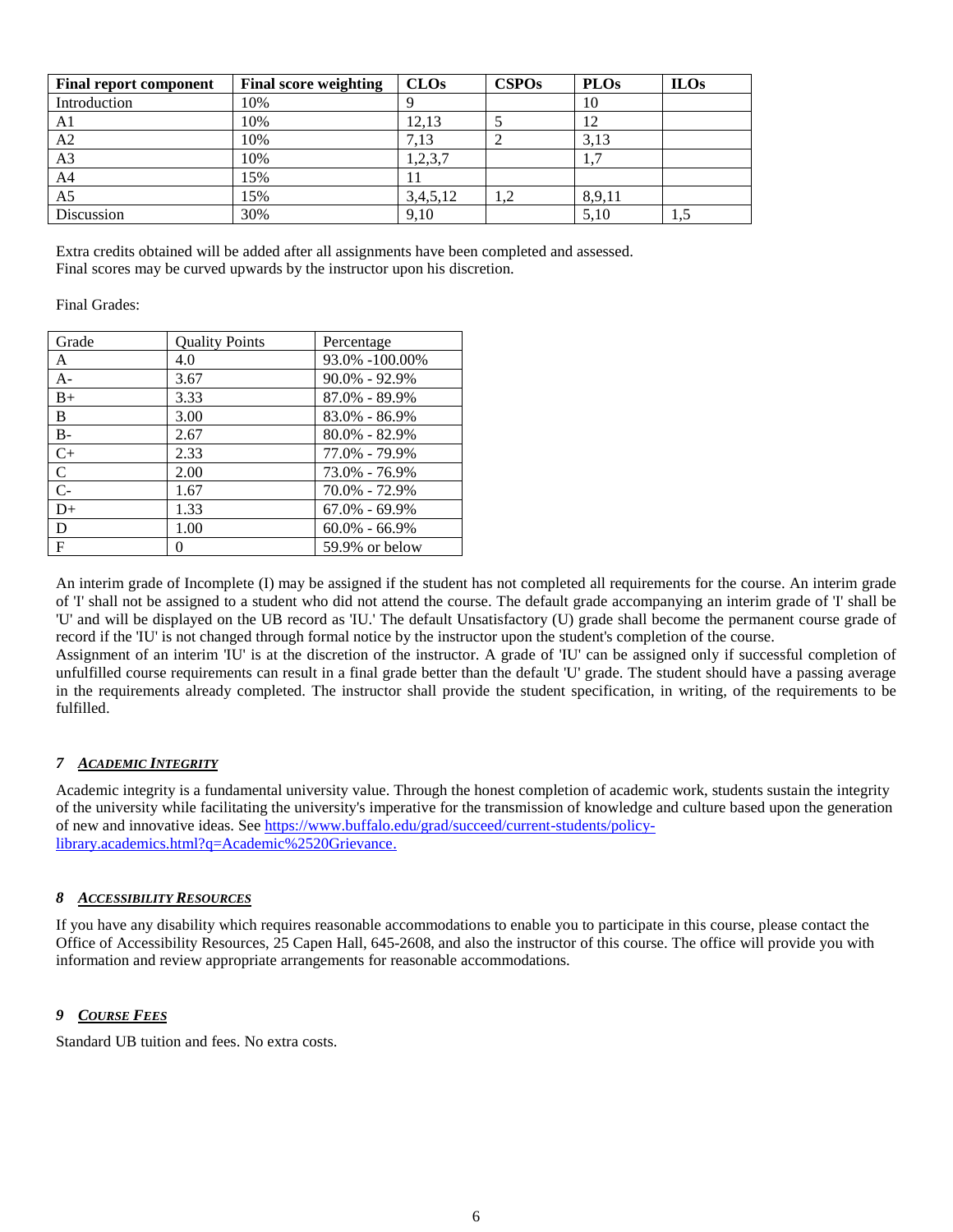# <span id="page-6-0"></span>*10 COURSE ORGANIZATION / SCHEDULE*

Reference: <http://registrar.buffalo.edu/calendars/academic/>

| Week                     | <b>Covered SLOs</b><br>(Level)                                                                      | <b>Topics</b>                                                                                                                                                                       | Pre-class requirements                                                                                         | Educational<br>method                                                      | <b>Assignment</b> |
|--------------------------|-----------------------------------------------------------------------------------------------------|-------------------------------------------------------------------------------------------------------------------------------------------------------------------------------------|----------------------------------------------------------------------------------------------------------------|----------------------------------------------------------------------------|-------------------|
| W1<br>Feb 1              | CLO4(R)<br>CLO10(R)<br>CLO11(I)                                                                     | • House keeping<br>• Course overview<br>• Structure and content of final<br>course report and how to get<br>there.<br>• The place of Referent<br>Tracking in Ontological<br>Realism | <b>Required reading:</b> sections 1 to 4<br>$(p.1-14)$ of <b>R1</b><br>https://osf.io/q8hts/                   | • Lecture<br>· Discussion                                                  |                   |
| W <sub>2</sub><br>Feb 8  | CLO12(R)<br>CLO13(I)<br>CSPO5(R)<br>PLO12(R)                                                        | • Elements of Logic useful for<br><b>RT</b>                                                                                                                                         | Suggested reading: part 2 of R2<br>(first order logic)                                                         | • Lecture<br>• Guided exercise                                             | A <sub>1</sub>    |
| W3<br>Feb 15             | CLO6(I)<br>CLO8(I)<br>CSPO1(R)                                                                      | • Approaches related to RT:<br>semantic web, linked data,<br>knowledge graphs                                                                                                       | Suggested reading: R3                                                                                          | • Lecture<br>• Guided exercise                                             |                   |
| W <sub>4</sub><br>Feb 22 | CLO1(I)<br>CLO6(R)                                                                                  | · Discussion of A1: project data<br>definitions.<br>• RT tuple types: abstract<br>syntax and semantics                                                                              | Required reading: section 5<br>introduction and 5.1 (p.15-19) of<br>R1 https://osf.io/q8hts/                   | • Lecture<br>$\bullet$                                                     |                   |
| W <sub>5</sub><br>Mar 1  | CLO1(M)<br>CLO2(R)<br>CLO5(I)                                                                       | • Faithfulness to reality and<br>second-hand information                                                                                                                            | Required reading: sections 5.2<br>and 5.3 (p.19-22) of R1<br>https://osf.io/q8hts/                             | • Lecture                                                                  |                   |
| W <sub>6</sub><br>Mar 8  | CLO13(R)<br>CLO7(I)<br>CSPO2(R)<br>PLO3(R)<br>PLO13(R)                                              | • Implementing data structures<br>for RT tuples $(1)$                                                                                                                               | Required reading: section 5.4<br>$(p.22-23)$ of R1<br>https://osf.io/q8hts/                                    | • Guided exercise                                                          | A2                |
| W7<br>Mar 15             | CLO7(R)<br>CLO13(R)<br>CSPO6(M)<br>PLO3(R)<br>PLO13(R)                                              | • Implementing data structures<br>for RT tuples $(2)$                                                                                                                               | Suggested reading: R4.                                                                                         | • Guided exercise                                                          |                   |
| Mar 22                   | Spring recess - no class                                                                            |                                                                                                                                                                                     |                                                                                                                |                                                                            |                   |
| W8<br>Mar 29             | CLO1(R)<br>CLO3(R)<br>CLO2(R)<br>PLO1(R)<br>PLO7(R)<br>CLO7(R)                                      | • Discussion of A2: tuple type<br>implementations for project<br>data<br>• Problem list management in<br>electronic health records:<br>basics and problems                          | Required reading: section 6 (p.23-<br>30) of R1 https://osf.io/q8hts/<br>Suggested reading: R5, R6.            | • Lecture and case<br>study                                                | A <sub>3</sub>    |
| W <sub>9</sub><br>Apr 5  | CLO4(M)<br>$\overline{C}$ SPO4(M)<br>CLO13(R)                                                       | • Discussion of A3: change<br>management scenarios for<br>project data<br>• Selecting and representing<br>types from relevant ontologies<br>or terminologies                        | Required reading: section 7 intro<br>and 7.1 (p.30-33) of R1<br>https://osf.io/q8hts/<br>Suggested reading: R7 | • Guided exercise:<br>Common Logic<br>representation of<br>essential types |                   |
| W10<br>Apr 12            | CLO9(R)<br>CLO10(M)                                                                                 | • Basic RT schema for the<br>problem list case study                                                                                                                                | Required reading: sections 7.2<br>and 7.3 (p.33-35) of R1<br>https://osf.io/q8hts/<br>Suggested reading: R8    | • Guided exercise                                                          |                   |
| W11<br>Apr 19            | CLO11(R)                                                                                            | • RT representation of problem<br>list(1)                                                                                                                                           | Required reading: rest of section<br>7 (p.36-42) of $R1$<br>https://osf.io/q8hts/<br>Suggested reading: R9     | • Guided exercise                                                          | A4                |
| W12<br>Apr 26            | CLO7(M)<br>CLO11(M)<br>CSPO1(M)                                                                     | • Discussion of A4: RT<br>implementation of project<br>data<br>• RT representation of problem<br>list(2)                                                                            | Suggested reading: R10                                                                                         | • Guided exercise                                                          |                   |
| W13<br>May 3             | CLO3(M)<br>CSPO1(M)<br>CSPO2(M)<br>CLO4(M)<br>CLO5(R)<br>PLOS(R)<br>CLO12(M)<br>PLO9(R)<br>PLO11(R) | • Reasoning with RT data                                                                                                                                                            | Suggested reading: R11, R12                                                                                    | • Guided exercise                                                          | A <sub>5</sub>    |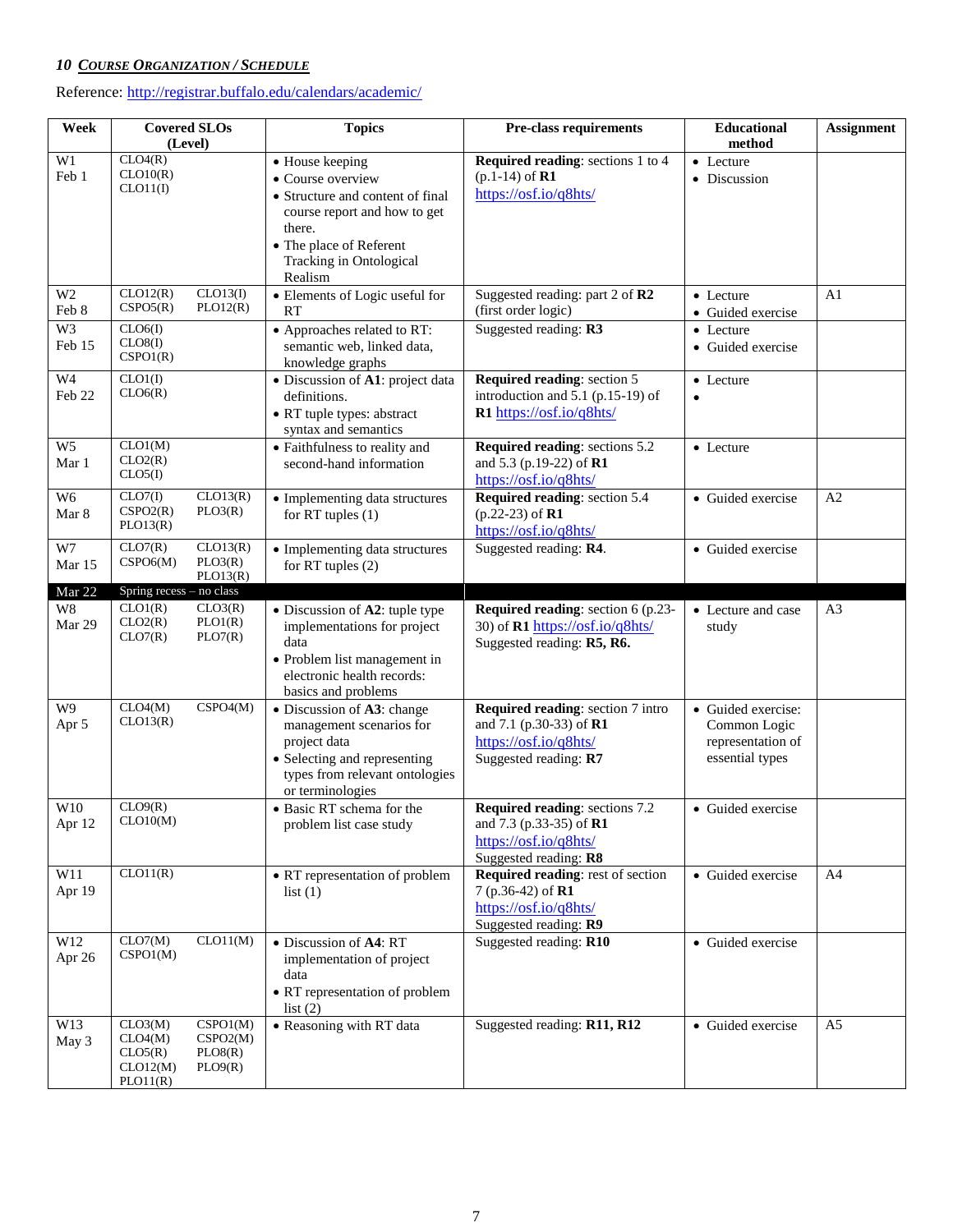| W <sub>14</sub><br>May 10 | CLO1(M)<br>CLO5(M)<br>CLO6(M)<br>CSPO2(M)<br>PLO10(R)<br>LO1(M) | CLO8(M)<br>CLO9(M)<br>CLO13(M)<br>PLO3(R)<br>PLO5(R)<br>ILO5(R) | • Discussion of $\overline{A5}$ : ontology-<br>based reasoning with project<br>data.<br>• Final discussion of RT<br>application to students'<br>homework projects | • Discussion |                 |
|---------------------------|-----------------------------------------------------------------|-----------------------------------------------------------------|-------------------------------------------------------------------------------------------------------------------------------------------------------------------|--------------|-----------------|
| <b>May 17</b>             |                                                                 |                                                                 |                                                                                                                                                                   |              | Final<br>report |

# <span id="page-7-0"></span>*11 ASSIGNMENTS*

The descriptions of the assignments below are meant to give a rough idea of what is requested. Details will be provided during class. Some assignments might change depending on how students assimilate the content of this course. Students will have to work on databases relevant to their own research and as a consequence submit individually distinct assignments, but may form study groups to work together an perform peer-review.

## <span id="page-7-1"></span>*11.1 A1: Common logic representation of relevant type definitions*

- Students will identify in their project databases some minimum set of variables that form together a pattern by means of which values for these variables describe a relatively closely causally related combination of entities each one of which stands in one or other ontological relation to at least one of the other entities. Using a predefined computable common logic template, they need to define at least three different types and three different relationships appropriate for inclusion in a realism-based ontology capable of describing the part of the domain covered by the selected variables and that have thus far never been defined in this way in the literature.
- Due date: Monday Feb 21, 2022, noon.
- Assessment:

| Assessment criteria |                                                                                  | Weight | <b>Assessed SLOs</b> |                  |
|---------------------|----------------------------------------------------------------------------------|--------|----------------------|------------------|
| a.                  | Clear description of the variables.                                              | 10%    | CLO <sub>4</sub>     | PLO <sub>1</sub> |
|                     |                                                                                  |        | CSPO <sub>1</sub>    | ILO1             |
|                     |                                                                                  |        |                      | ILO3             |
|                     | b. Rationales for why these variables are selected and for how they all together | 20%    | $II$ .01             | ILO2             |
|                     | describe a relatively closely causally related combination of entities.          |        |                      |                  |
|                     | c. Documentation of the effort, including of attempts that didn't work, learned  | 60%    | CLO <sub>4</sub>     | PLO <sub>1</sub> |
|                     | insight for why it didn't work, which steps were taken to correct mistakes       |        | CSPO <sub>1</sub>    | $II$ .01         |
|                     | and extent to which the definitions are assessed as being the best possible.     |        |                      |                  |
| $d_{\perp}$         | Correctness of definitions.                                                      | 10%    | CL <sub>O4</sub>     | PLO <sub>1</sub> |
|                     |                                                                                  |        | CSPO <sub>1</sub>    | ILO1             |

#### <span id="page-7-2"></span>*11.2 A2. Implementing data structures for Referent Tracking tuples*

- Students must define in their representation or programming language of choice data structures and business rules that are capable of representing and managing in a way compatible with a BFO-perspective on reality relationships between entities pertaining to the choice of variables made in A1 (or corrections thereof) and in line with the tuple-types defined in Referent Tracking. If OWL or any description logic format is selected, students need to address appropriately the problem of dealing with non-binary relationships and time specifications (see f.i. [https://johnbeverley.com/blogic/2018/6/13/binary-relations-in-owl](https://johnbeverley.com/blogic/2018/6/13/binary-relations-in-owl-generic-and-specific)[generic-and-specific\)](https://johnbeverley.com/blogic/2018/6/13/binary-relations-in-owl-generic-and-specific). When Excel is used, elements of temporal databases might come in handy (e.g. [https://www.sciencedirect.com/topics/computer-science/bitemporal-data,](https://www.sciencedirect.com/topics/computer-science/bitemporal-data) **R4**).
- Due date: March 22, 2021, noon
- Assessment:

| <b>Assessment criteria</b> |                                                                                | Weight | <b>Assessed SLOs</b> |                   |
|----------------------------|--------------------------------------------------------------------------------|--------|----------------------|-------------------|
| a.                         | Coverage of all RT tuple types                                                 | 20%    | ILO <sub>3</sub>     |                   |
|                            | b. Completeness, correctness and clarity of the documentation of the business  | 70%    | CLO <sub>1</sub>     | CSPO <sub>4</sub> |
|                            | rules that check for consistency once the data structures are used to populate |        | CLO <sub>2</sub>     | CSPO <sub>5</sub> |
|                            | the referent tracking system                                                   |        | PLO <sub>3</sub>     |                   |
|                            | Adequate coverage of time                                                      | 10%    | CLO <sub>1</sub>     | CSPO <sub>4</sub> |
|                            |                                                                                |        | CLO <sub>2</sub>     | CSPO <sub>5</sub> |
|                            |                                                                                |        | CLO <sub>5</sub>     | PLO <sub>3</sub>  |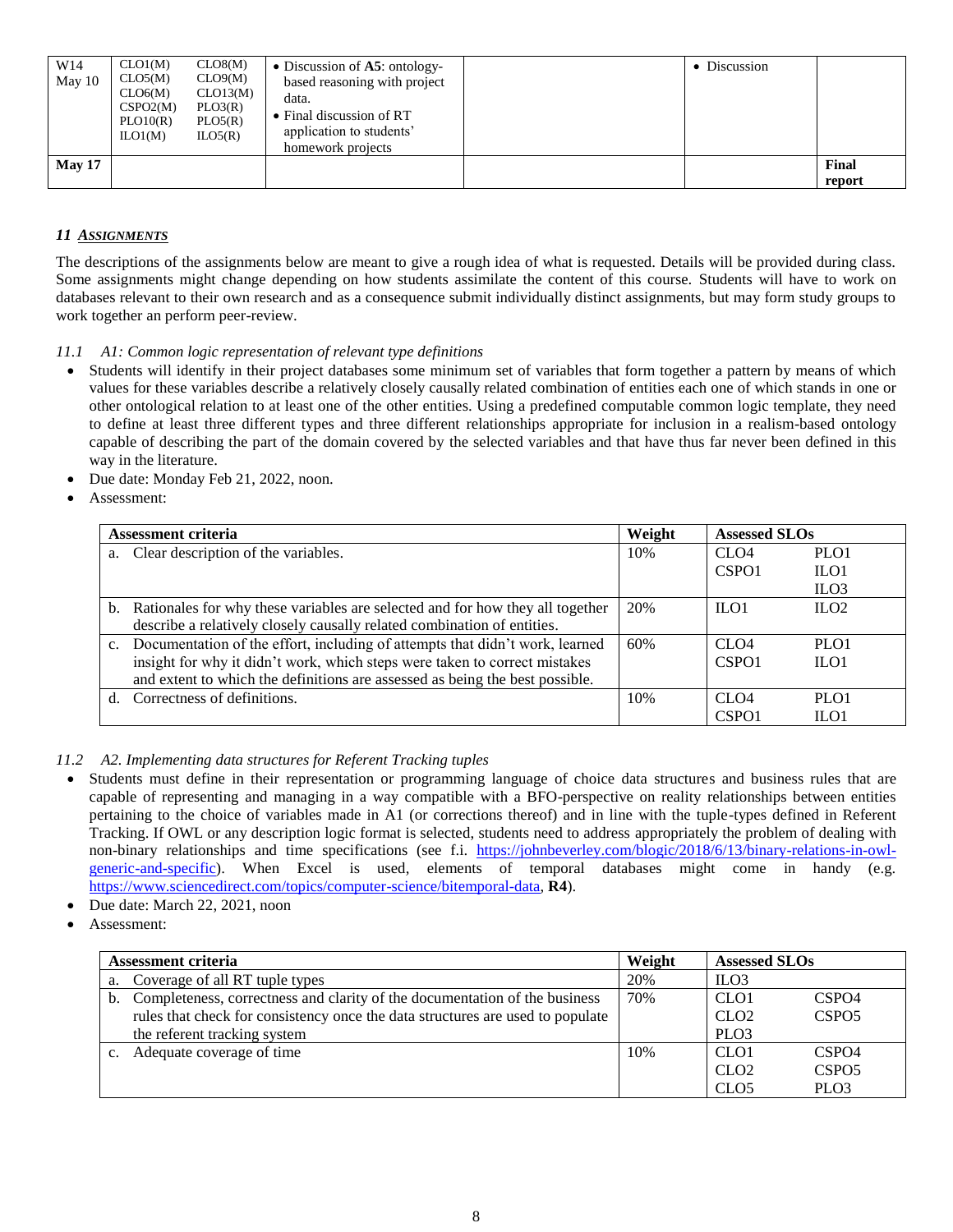#### <span id="page-8-0"></span>*11.3 A3. Change management scenario*

- Using the problem list scenario as a source of inspiration, students must describe relative analogue scenarios under which the portion of reality described by the variables they selected for assignment A1 (or any modification thereof after reassessment thereof) may change over time, and how that might impact the database when maintained by authors or compiled from sources with distinct perspectives on the domain. They must indicate the business-rules identified in A2 that are impacted under the scenarios and describe any necessary modifications that are required.
- Due date: April 4, 2022, noon.
- Assessment:

| Assessment criteria |                                                                       | Weight | <b>Assessed SLOs</b>      |  |  |
|---------------------|-----------------------------------------------------------------------|--------|---------------------------|--|--|
| a.                  | Faithfulness to reality and/or plausibility thereto of the scenarios. | 10%    | ILO <sub>3</sub>          |  |  |
|                     | Clarity of the description of the scenarios                           | 50%    | CSPO4<br>CLO2             |  |  |
|                     | Appropriateness of proposed modifications of the business rules       | 40%    | CSPO <sub>4</sub><br>CLO3 |  |  |

#### <span id="page-8-1"></span>*11.4 A4. Basic RT implementation*

- Using the implementation of the basic RT system for the problem list developed in class W11 as an example, students will implement a similar system for the scenario and business rules developed in A3. They will describe the procedures followed and make an inventory of issues encountered, problems solved, and most importantly, identify shortcomings in their skills and competencies with respect to the implementation of ontology-based systems in general and referent tracking in particular.
- Due date: April 25, 2022, noon.
- Assessment:

| Assessment criteria |                                                      | Weight | <b>Assessed SLOs</b> |                  |  |
|---------------------|------------------------------------------------------|--------|----------------------|------------------|--|
| а.                  | Completeness and correctness of the implementation   | 10%    | ILO <sub>3</sub>     |                  |  |
| b.                  | Coverage of issues and solutions                     | 20%    | CLO <sub>2</sub>     | $\mathbb C$ SPO4 |  |
|                     | Insight and awareness of own skills and competencies | 70%    | CLO <sub>3</sub>     | CSPO4            |  |

#### <span id="page-8-2"></span>*11.5 A5. Reasoning with RT data*

- Using the guided exercise in class as an example, students will formulate three competency questions relevant to their scenarios and develop for each one of them an appropriate algorithm for answering them. They will attempt to implement the algorithms, describe the procedures followed and make an inventory of issues encountered, problems solved, and most importantly, identify shortcomings in their skills and competencies with respect to the implementation.
- Due date: May 9, 2022, noon.
- Assessment:

| Assessment criteria |                                                                     | Weight | <b>Assessed SLOs</b> |                   |
|---------------------|---------------------------------------------------------------------|--------|----------------------|-------------------|
| a.                  | Clarity and relevance of the three competency questions             | 20%    | CSPO <sub>8</sub>    | CLO <sub>4</sub>  |
| b.                  | Appropriateness and correctness of the algorithms                   | 20%    | CLO <sub>5</sub>     | CLO <sub>7</sub>  |
| C <sub>1</sub>      | Description of insight and awareness of own skills and competencies | 60%    | ILO1                 | CSPO <sub>1</sub> |
|                     |                                                                     |        | ILO <sub>2</sub>     | CSPO <sub>8</sub> |
|                     |                                                                     |        | ILO <sub>5</sub>     | PLO <sub>5</sub>  |
|                     |                                                                     |        | CSPO <sub>4</sub>    |                   |

#### <span id="page-8-3"></span>*12 COURSE MATERIALS*

<span id="page-8-4"></span>The following publications, all of which are available publicly or through the UB Libraries are relevant to this course:

#### *12.1 Required reading:*

R1. Ceusters W. The place of Referent Tracking in Biomedical Informatics. In Elkin, Peter (ed.) Terminology, Ontology and Their Implementations. Springer Nature. (Forthcoming) <https://osf.io/q8hts/>

#### <span id="page-8-5"></span>*12.2 Suggested reading:*

- R2. Craig Delancey. A Concise Introduction to Logic. Milne Open Textbooks. 2017. <https://knightscholar.geneseo.edu/oer-ost/4/>
- R3. Jia, Junzhi. From data to knowledge: the relationships between vocabularies, linked data and knowledge graphs. Journal of documentation, 2020-12-24, Vol.77 (1), p.93-105.